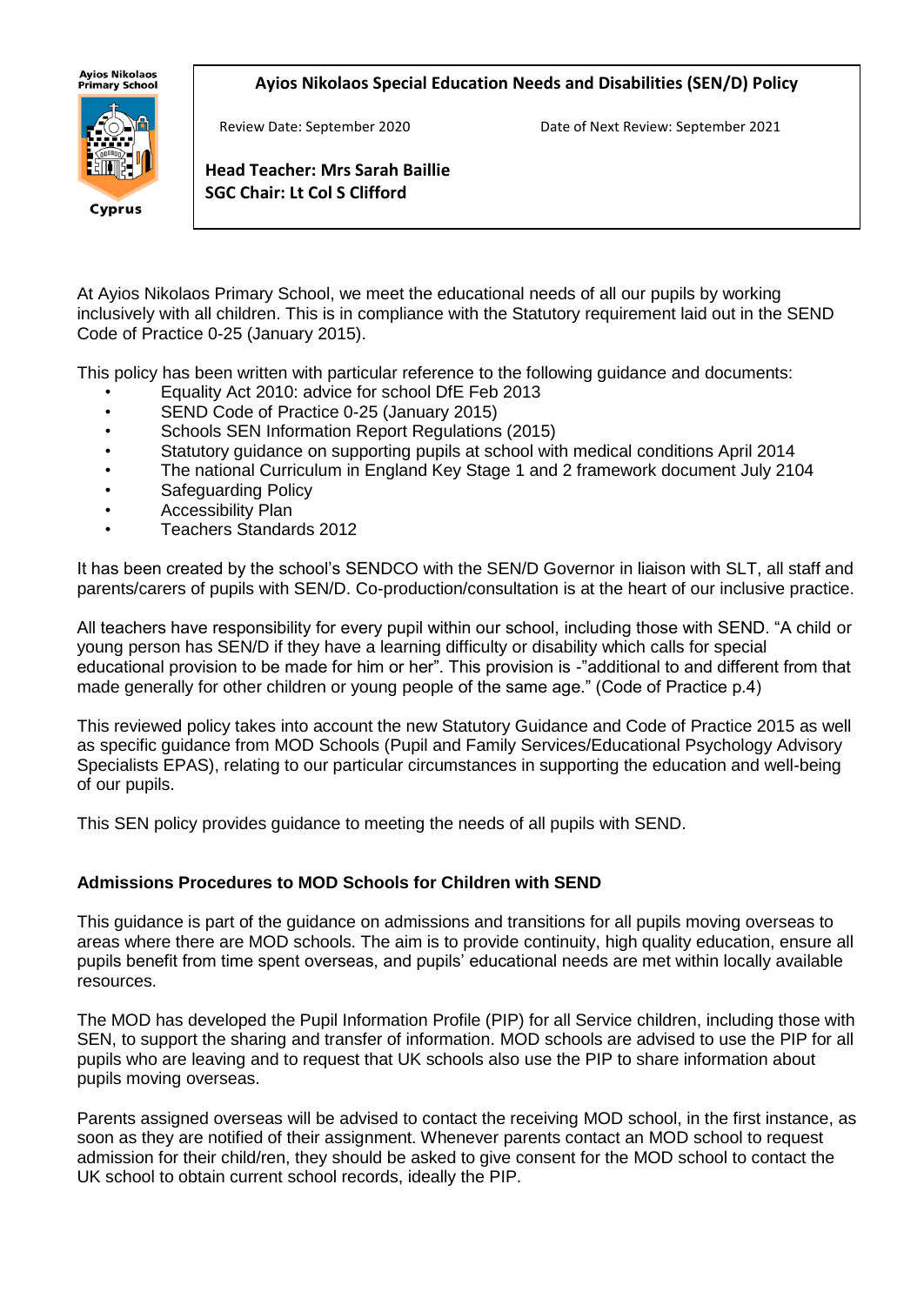MOD Assessment of Supportability Overseas (MASO)

The Special Educational Needs and Disability Code of Practice 0-25 years (2014) Para 10.94 states:

In respect of Service children schools and other education providers should:-

 $\circ$  'Ensure mechanisms are in place to enable effective and timely receipt and dispatch of all relevant records for Service children with SEN when moving between schools in the UK and overseas, to enable effective planning, ideally in advance of the child's arrival in school. Maintained schools MUST transfer information including SEN information, about pupils to other schools in the UK in accordance with (Pupil Information) (England) Regulations 2005.'

The MASO is for any pupil who has any of the following:

- Support in a school or setting because of special needs or a disability.
- Current involvement from other agencies such as health or social care.
- An Education Health Care (EHC) Plan, a Statement of Special Educational Needs or a Coordinated Support Plan.

Responses to initial contact from parents

Following initial information gathering, the school will determine either:

- The pupil has no special needs and a certificate of educational clearance is issued with letter A.
- The pupil has some low level special needs which can be met by the school and local partners. In this case a certificate of educational clearance is issued with letter B.
- The pupil has a significant level of special needs/has current involvement from other agencies/there are potential resources and a MASO is required. No certificate of educational clearance is issued; letter C is sent to parents and the case is referred to the local Pupil & Family Services/EPAS office.
- If a MASO is required the SENDCO should send all documentation they have for the pupil to the local Pupil & Family Services/EPAS office with letter D.

# **A Graduated Approach to SEND Support**

There is one single category of support which is known as SEN Support. Pupils and parents/carers are fully involved at every stage of the Graduated Response. The Assess-Plan–Do review cycle is essential to the process of SEN support at all stages of the graduated response. High quality teaching, differentiated for individual pupils is the first step in providing for all pupils, including those who may have SEN. The leadership team will monitor the quality of teaching and learning for all pupils on a regular basis.

# **Identification of SEND**

Ayios Nikolaos Primary School uses a variety of methods to identify SEND. These methods cover all four categories outlined in the Special Educational Needs code of practice 2015

- Communication and interaction
- Cognition and learning
- Social emotional and mental health issues
- Sensory and/or physical needs.

Whilst these four categories broadly identify the primary areas of need, we acknowledge the importance of taking a holistic approach to identifying children's individual educational needs. It needs to be considered that there are other factors which may impact on a child's progress including: disability; attendance and punctuality; health and welfare; English as an Additional Language; being a looked-after child as well as the implications of our schools' population consisting principally of Service children.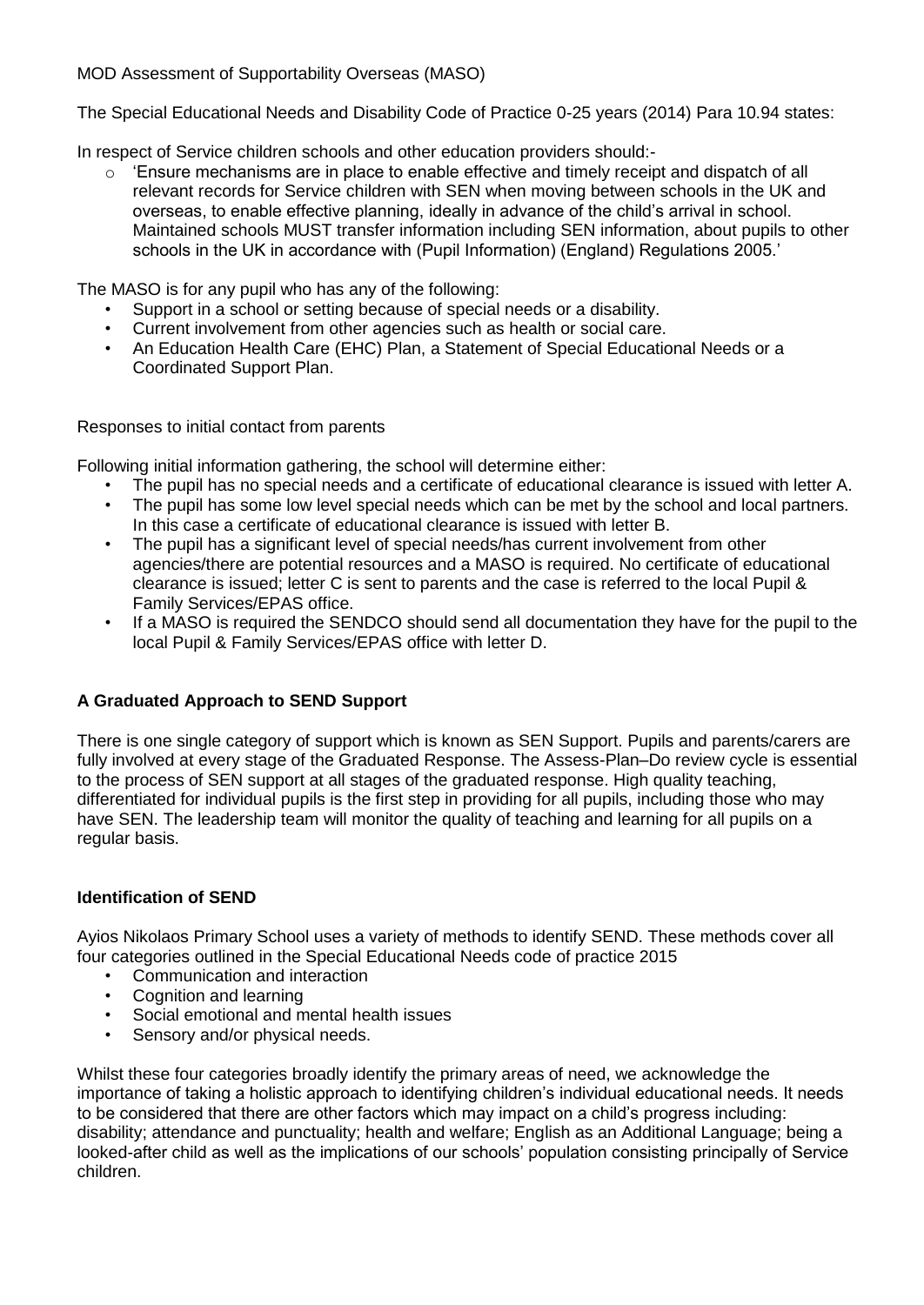These methods are outlined on the "School SEND Offer' that can be found on the school website. Amongst these are:

Previous school or educational establishment e.g. Pupil Information Profile

- Pupils
- **Parents**
- Teaching staff
- Classroom assessment
- Learning Support Assistant
- External Agencies
- **SENDCO**

The school uses a Record of Identification, Assessment and Intervention for pupils with Special Educational Needs form (RIAISEN) to document any SEN concerns. This will be treated confidentially and kept on the file of the pupil as appropriate. The RIAISEN has three stages of escalation and at each stage the level of provision is determined.

The RIAISEN process (Record of Identification and Intervention for SEND)

The RIAISEN process is a graduated approach that offers pupils the best opportunity of ensuring that their needs are met. If a pupil is experiencing difficulties in class that are not being address through quality first wave teaching then the teacher would complete a RIAISEN 1. This is constructed by the teacher, parents and where applicable the pupil.

This is based on an Assess, Plan, Do and Review (APDR) model. After implementation of the agreed actions the plan is reviewed termly where a decision is made regarding next steps in the graduated response process.

RIAISEN 2 would indicate that further support is necessary and at this stage the SENCO would work with the teacher, parents and pupil to co-construct a plan to set new targets and may involve use of specific intervention programmes. This would again work on an APDR model.

If the family require any additional support or advice this can be accessed via the Pupil & Family Services/EPAS team based on island. The team members include an Advisory teacher for SEND, Senior Educational Psychologist and a Senior Educational Social Worker.

When any of the P & FS/EPAS team are consulted then a RIAISEN 3 is completed which includes the actions to be completed by the designated member of the team. An additional consent form is also required to be agreed and signed by parents.

Review at RIAISEN could lead to a Service Children's Assessment of Needs (SCAN). The SCAN is specific to service children and is set out in Section 10 of the SEN Code of Practice January 2015.SCAN

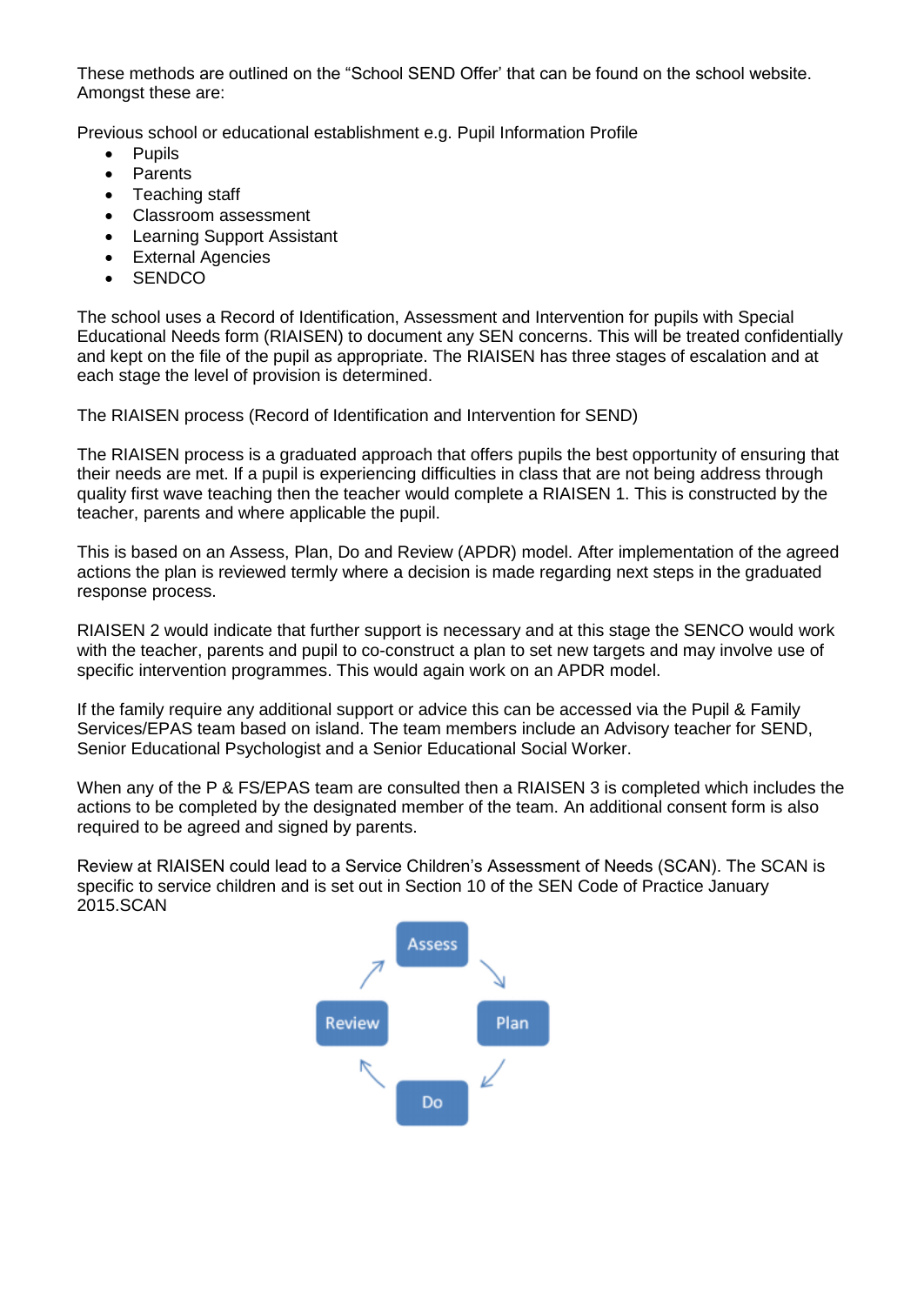Termly planning meetings are scheduled with Pupil & Family Services/EPAS and include:

- Senior Educational Psychologist SEP
- Senior Educational Social Worker (SESW)
- Special Advisory Teacher (SAT)
- At these meetings the agenda covers:
	- MASO
	- **SCAN**
	- RIAISEN 3 pupils
	- Training & support for staff
	- Review meeting dates
	- **Safeguarding**

In addition to this the school can also request involvement of a Speech and Language Therapist (SALT) and Child and Adolescent Mental Health Service (CAMHS).

Within this process school will also consider other areas that may impact on progress. These may include:

- Mobility transition of pupils from other schools to Ayios Nikolaos Primary School and pupils departing Ayios Nikolaos Primary School
- Attendance and Punctuality
- Health and Welfare
- English as an Additional Language (EAL)
- Parental deployment

Transition between MOD schools or UK Local Authority Schools

Families of children with SEND records or support at RIAISEN 3 or SCAN on receipt of posting ensure that they are registered with CEAS (Children's Education Advisory Service). This can be done with the assistance of the Specialist Advisory Teacher who has responsibility for transition.

The role of CEAS is to provide advice and support for families in choosing a school that will meet the needs of the children and may be able to offer some assistance with quartering and other queries. Again the SAT can also offer support during the transition period.

## **Roles and Responsibilities**

The Headteacher has overall responsibility for management of the policy, line management of the SENDCo, for assessment and provision for pupils with special educational needs and for keeping the School Governing Committee (SGC) informed as appropriate. The Headteacher is also the named person for Child Protection and Safeguarding (DSL).

The SENDCo is responsible for overseeing the day-to–day operation of this policy and co-ordinating provision. A key feature of the SENDCo's role is to liaise with: parents of pupils with SEN; a range of external agencies and other schools; and with potential next providers of education to facilitate a smooth transition.

The individual roles of learning support staff are coordinated, timetabled and managed by the SENDCO. Teachers are responsible for the progress of all pupils in their care including those with SEND and for implementing the first steps of the Graduated Response.

The school has an agreed response to supporting dyslexic learners and those with literacy difficulties. Class teachers will adhere to the agreed 'list of pre-requisites for an inclusive classroom' and seek to provide suitable adjustments for these learners, with the support of the SENDCO and SAT.

The SEN/Inclusion Governor will monitor the implementation of the policy and has an overview of the provision offered by the school. This will include contributing to the review of the SEND policy;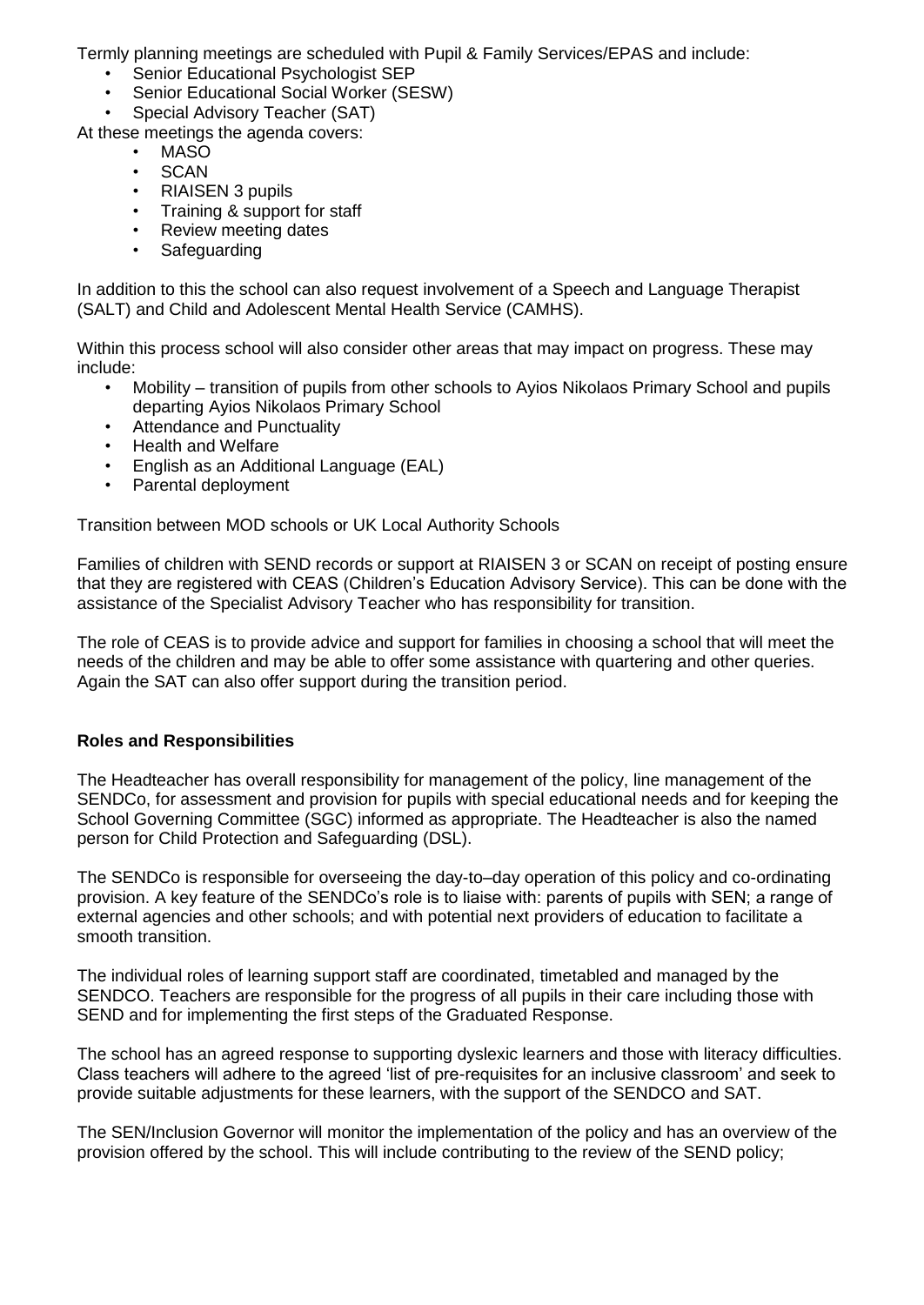discussions with key staff, parents, carers and pupils; observations of provision and feedback to pupils, parents and staff.

## **Equal Opportunities**

All practitioners at Ayios Nikolaos Primary School have a responsibility to maintain positive attitudes to diversity and difference, ensuring that inclusive practice is delivered throughout the school. All children, irrespective of gender, ability, ethnicity, culture or religion, and social circumstances, have opportunities to experience a challenging and enjoyable programme of learning and development within Ayios Nikolaos Primary School.

## **Complaints Procedures**

Any complaints about general or specific provision will be referred to the SENDCO/Inclusion Leader (Mrs Charlotte Campbell) in the first instance. If the issue remains unresolved, the complaint is referred to the Head Teacher (Mrs Sarah Baillie). If there is still an issue parents should contact the Principal Education Officer for SCE – Mr Colin Fleetwood at SCE HQ Upavon UK.

## **Reviewing the Policy**

The SEND policy will be reviewed at least annually, taking into account feedback and comments from pupils, parents/carers, staff, SGC and outside agencies. Pupils' comments are obtained through pupil voice in meetings and questionnaires; parental views are gathered in the same way.

The policy itself is contributed to in staff meetings, and ratified by the SGC at a time when as many members as possible of the governing body can attend. This policy should be used in conjunction with all other school policies.

# **Bullying**

We take all steps to mitigate the risk of bullying in our school. Further information on the policy regarding Anti-Bullying can be found on the school website.

## **Contacts**

Should there be any time that you need to contact school regarding any SEN/D matter your first point of contact should be Mrs Charlotte Campbell (Inclusion Leader/SENCO) or the Head Teacher Mrs Sarah Baillie both of whom are available on 00357 23957548. Further information can be found on the school website.